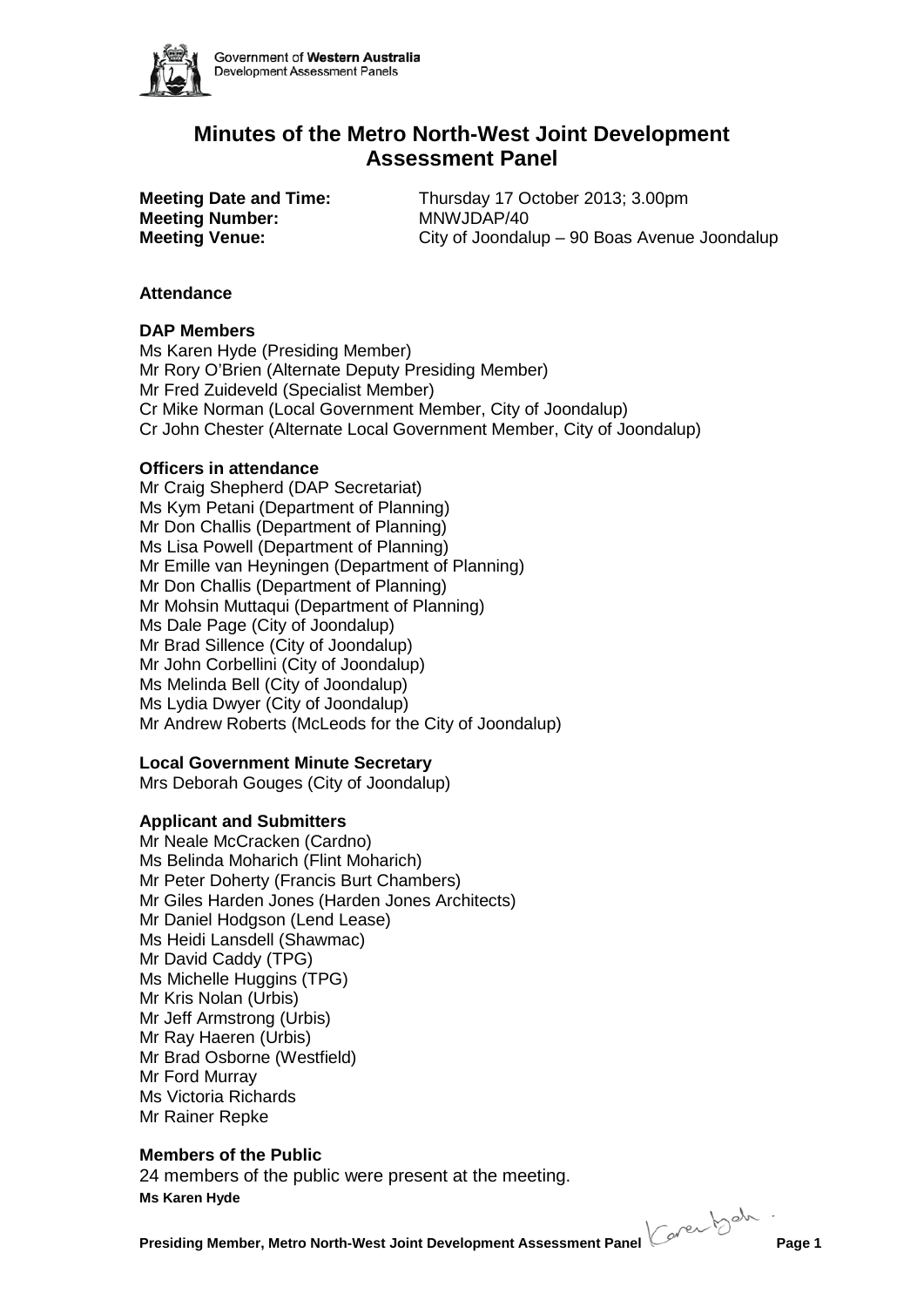

# **1. Declaration of Opening**

The Presiding Member, Ms Karen Hyde declared the meeting open at 3.00pm on 17 October 2013 and acknowledged the past and present traditional owners and custodians of the land on which the meeting was being held.

The Presiding Member announced the meeting would be run in accordance with the *Development* Assessment *Panel Standing Orders 2012* under the *Planning and Development (Development Assessment Panels) Regulations 2011*.

The Presiding Member advised that the meeting is being audio recorded in accordance with Section 5.16 of the *Standing Orders 2012*; No Recording of Meeting, which states: *'A person must not use any electronic, visual or audio*  recording device or instrument to record the proceedings of the DAP meeting *unless the Presiding Member has given permission to do so.'* The Presiding Member granted permission for the minute taker to record proceedings for the purpose of the minutes only.

### **2. Apologies**

Mr Paul Drechsler (Deputy Presiding Member). Cr Liam Gobbert (Local Government Member, City of Joondalup).

### **3. Members on Leave of absence**

Nil

### **4. Noting of minutes**

Minutes of the Metro North-West JDAP Meeting No. 39 held on 23 September 2013 were confirmed and published.

### **5. Disclosure of interests**

Panel member, Mr Paul Drechsler, declared a direct Pecuniary Interest in Item 8.2 as Mr Drechsler was involved in the preparation of the Whitfords Activity Centre Structure Plan and has advised Westfield on this development application.

In accordance with Section 2.4.6 of the Code of Conduct 2011, DAP members participated in a site visit for the application at Item 8.2 prior to the DAP Meeting.

# **6. Declaration of Due Consideration**

All members declared that they had duly considered the documents.

### **7. Deputations and presentations**

- **7.1** Mr Ford Murray addressed the DAP against the application at Item 8.1.
- **7.2** Ms Victoria Richards addressed the DAP against the application at Item 8.1.
- **7.3** Mr Giles Harden Jones (Harden Jones Architects) addressed the DAP in support of the application at Item 8.1.

#### **Ms Karen Hyde**

**Presiding Member, Metro North-West Joint Development Assessment Panel Cover bookstolled Page 2**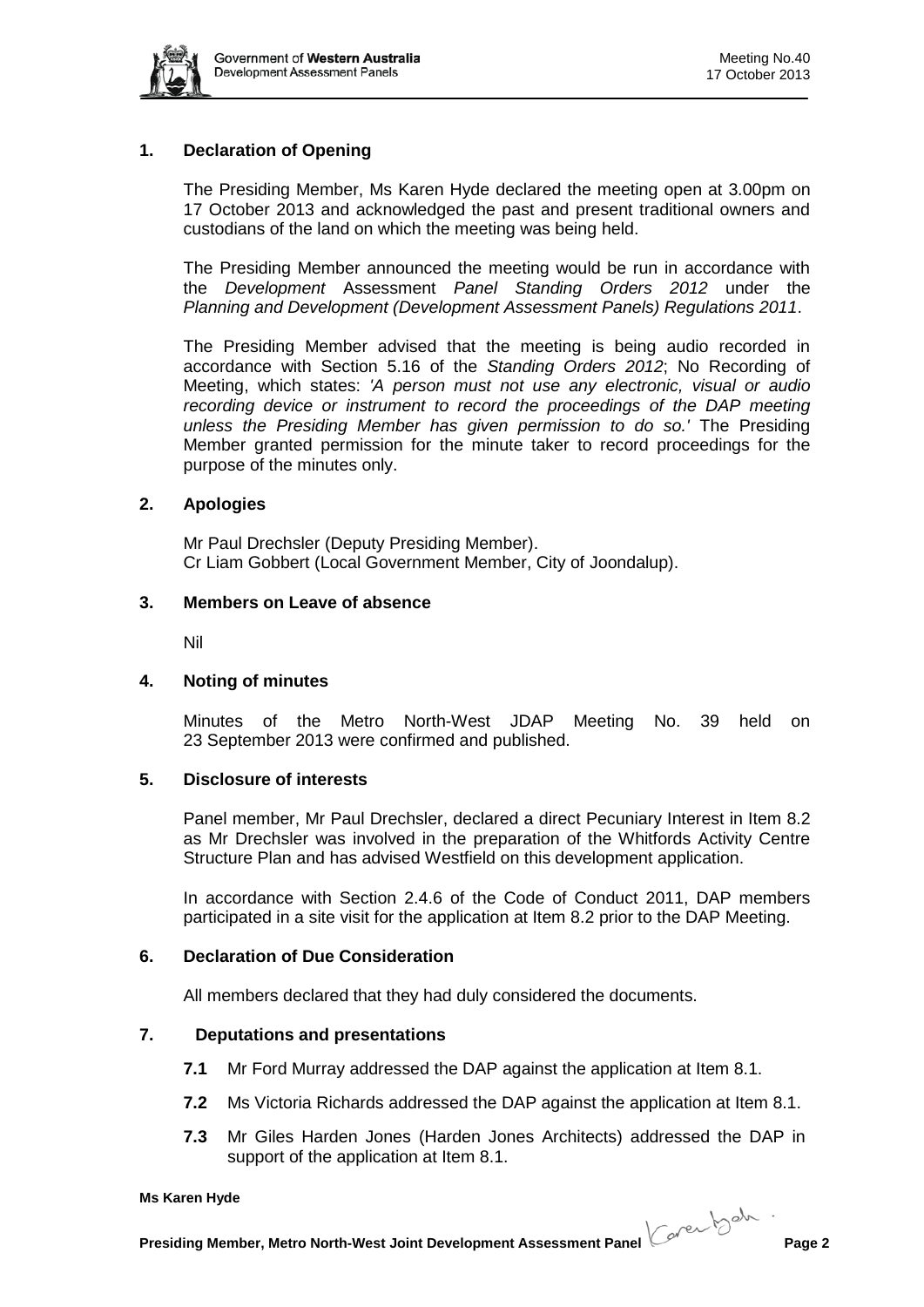

**7.4** Ms Heidi Lansdell (Shawmac) addressed the DAP in support of the application at Item 8.1.

*The above presentations (Items 7.1 through to 7.4) were heard prior to the application at Item No 8.1.* 

- **7.5** Mr Brad Osborne (Westfield) and Mr Peter Doherty (Francis Burt Chambers) addressed the DAP in support of the application at Item 8.2.
- **7.6** Mr Rainer Repke addressed the DAP against the application at Item 8.2.
- **7.7** Ms Belinda Moharich (Flint Moharich) addressed the DAP against the application at Item 8.2.
- **7.8** Mr David Caddy (TPG) addressed the DAP against the application at Item 8.2.

*The above presentations (Items 7.5 through to 7.8) were heard prior to the application at Item No 8.2a and 8.2b.* 

### **8 Form 1 - Responsible Authority Reports – DAP Applications**

**8.1** Property Location: Lot 39 (14) Lennard Street, Marmion Application Details: Proposed Two Storey Multiple Dwelling Development Applicant: Harden Jones Architects Owner: Pref Nominees Pty Ltd Responsible authority: City of Joondalup Report date: 9 October 2013 DoP File No: DP/13/00370

# **REPORT RECOMMENDATION / PRIMARY MOTION**

**Moved by: Mr Fred Zuideveld <b>Seconded by:** Cr Mike Norman

That the Metro North-West JDAP resolves to:

**Refuse** DAP application (reference DP/13/00370) and accompanying plans (refer to Attachment 2) in accordance with Clause 6.9 of the *City of Joondalup District Planning Scheme No. 2*, for the following reason:

1. The proposed plot ratio of 0.66, which exceeds the deemed to comply standard of 0.6 represents over-development of the site and results in a bulk and scale of development that is excessive in the context of the existing and desired built form of the locality.

*Cr Chester foreshadowed an Alternative Recommendation in the event that the Primary Motion is lost.*

### **The Report Recommendation/Primary Motion was put and LOST (2/3).**

For: Cr Norman and Mr Zuideveld Against: Ms Hyde, Cr Chester and Mr O'Brien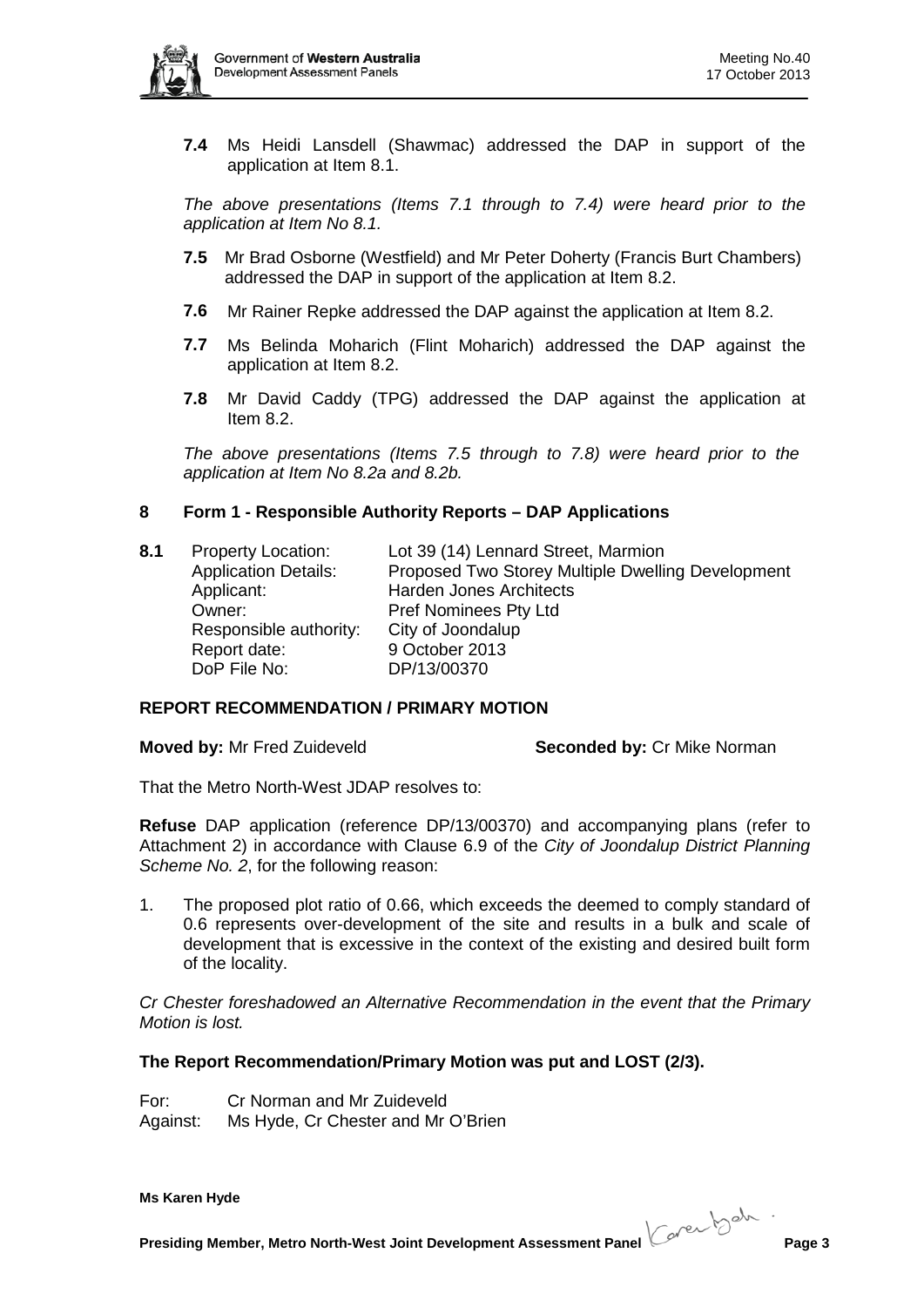

# **ALTERNATE RECOMMENDATION**

**Moved by:** Cr John Chester **Seconded by:** Mr Rory O'Brien

That the Metro North-West JDAP resolves to:

**Approve** DAP application (reference DP/13/00370) and accompanying plans (refer to Attachment 2) in accordance with Clause 6.9 of the *City of Joondalup District Planning Scheme No. 2*, subject to the following conditions: **Conditions**

- a) This decision constitutes planning approval only and is valid for a period of two (2) years from the date of approval. If the subject development is not substantially commenced within the two (2) year period, the approval shall lapse and be of no further effect.
- b) A Construction Management Plan being submitted and approved prior to the commencement of construction. The management plan shall detail how it is proposed to manage:
	- All forward works for the site;
	- The delivery of materials and equipment to the site;
	- The storage of materials and equipment on the site;
	- The parking arrangement for contractors and subcontractors;
	- Demolition waste avoidance and recycling measures;
	- Other matters likely to impact in the surrounding properties;
- c) Any roof mounted or freestanding plant or equipment such as air conditioning units, satellite dishes or radio masts to be located and screened so as not to be visible from beyond the boundaries of the development site, prior to the occupation of the buildings to the satisfaction of the City. Where practicable, piping, ducting and water tanks should also be located so as to minimise any visual and noise impacts.
- d) An onsite stormwater drainage system, with the capacity to contain a 1:100 year storm of 24-hour duration, is to be provided prior to the development first being occupied, and thereafter maintained to the satisfaction of the City. Plans showing the proposed stormwater drainage system are to be submitted to the City for approval, prior to the commencement of construction.
- e) The car parking bays, driveways and access points shown on the approved plans are to be designed, constructed, drained and marked in accordance with the Australian Standard for Off-street Car Parking (AS/NZS2890.1 2004), Off-street Parking for People with Disabilities (AS/NZS2890.6 2009), and Off-street Commercial Vehicle Facilities (AS2890.2:2002) prior to the occupation of the development. These bays are to be thereafter maintained to the satisfaction of the City.
- f) Any bicycle parking facilities provided shall be provided in accordance with the Australian Standard for Off-Street Car Parking – Bicycles (AS2890.3-1993) prior to the development first being occupied. Details of bicycle parking area(s) shall be provided and approved by the City prior to the commencement of construction.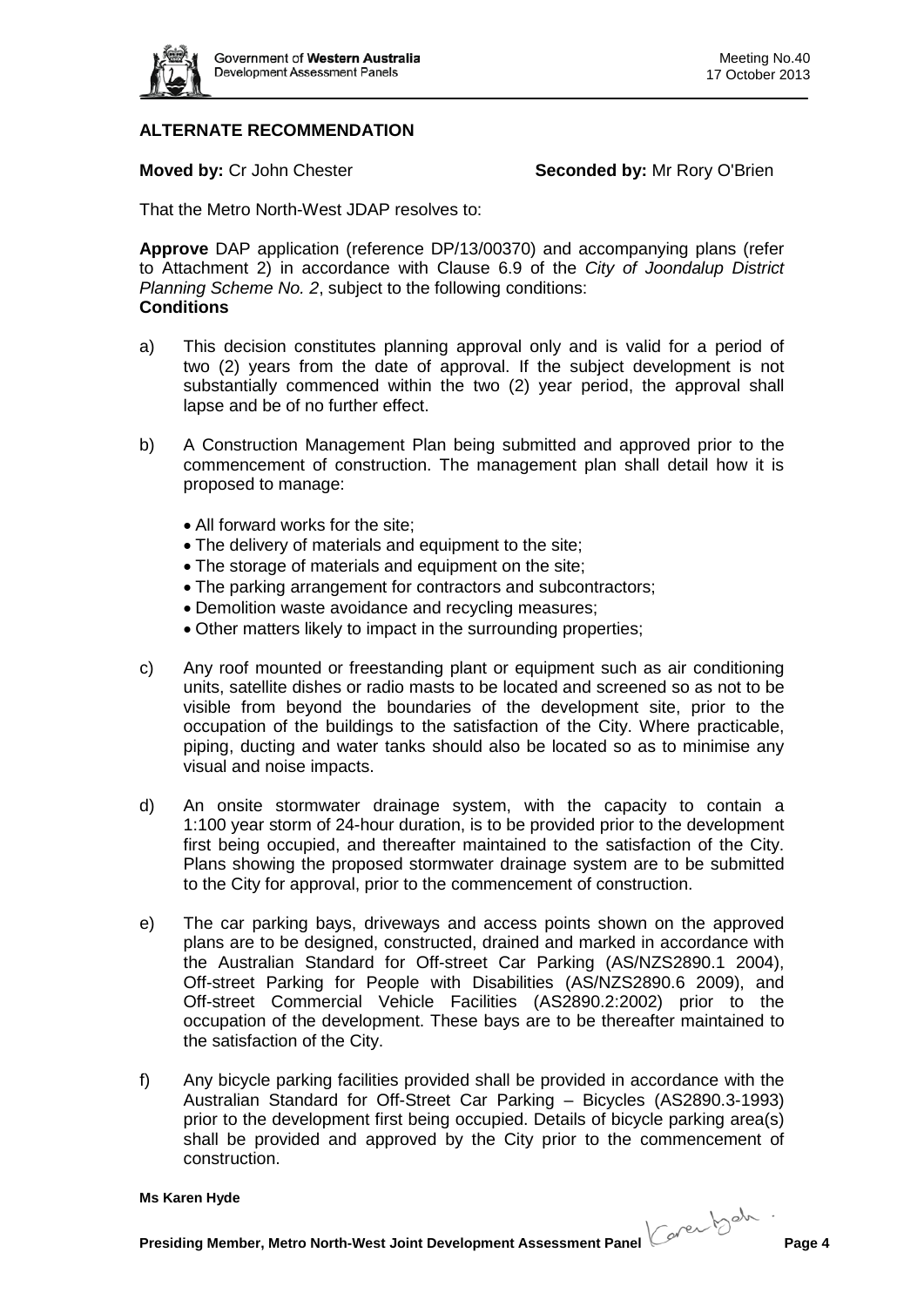

- g) All external walls of the proposed buildings, including boundary walls shall be of a clean finish, and shall at all times be maintained to a high standard, including being free of vandalism, to the satisfaction of the City.
- h) All construction works shall be contained within the property boundaries.
- i) Detailed landscaping plans shall be submitted to the City for approval prior to the commencement of construction. These landscaping plans are to indicate the proposed landscaping treatment(s) of the subject site and the adjoining road verge(s), and shall:
	- i. Be drawn at an appropriate scale of either 1:100, 1:200 or 1:500;
	- ii. Provide all details relating to paving, treatment of verges and tree planting in the car park;
	- iii. Show spot levels and/or contours of the site;
	- iv. Indicate any natural vegetation to be retained and the proposed manner in which this will be managed;
	- v. Be based on water sensitive urban design principles to the satisfaction of the City;
	- vi. Be based on designing out crime principles to the satisfaction of the City;
	- vii. Show all irrigation design details; and
	- viii. Show the location of any services that will be affected by the landscaping and irrigation works.
- j) Landscaping and reticulation shall be established by the landowner or developer in accordance with the approved landscaping plans, Australian Standards and best trade practice prior to the development first being occupied and thereafter maintained to a high standard to the satisfaction of the City.
- k) Refuse management for the development shall be undertaken in accordance with the approved Refuse Management Plan, to the satisfaction of the City.

# **Advice Notes:**

- a) Further to condition a) above, where an approval has lapsed, no development shall be carried out without further approval having first being sought and obtained.
- b) Development to be designed and constructed in accordance with the *Environmental Protection Act 1986* and the *Environmental Protection (Noise) Regulations 1997*. Consideration needs to be given to the location of plant equipment including air conditioning units, mechanical exhaust ventilation and future swimming pool equipment.
- c) Development shall comply with the *Health (Aquatic Facilities) Regulations 2007*. Please be advised that any future swimming pool additions will first require approval from the Department of Health WA.
- d) Further to condition k) above, the applicant/landowner is advised that bulk refuse collection will also be a caretaker/strata managed item.

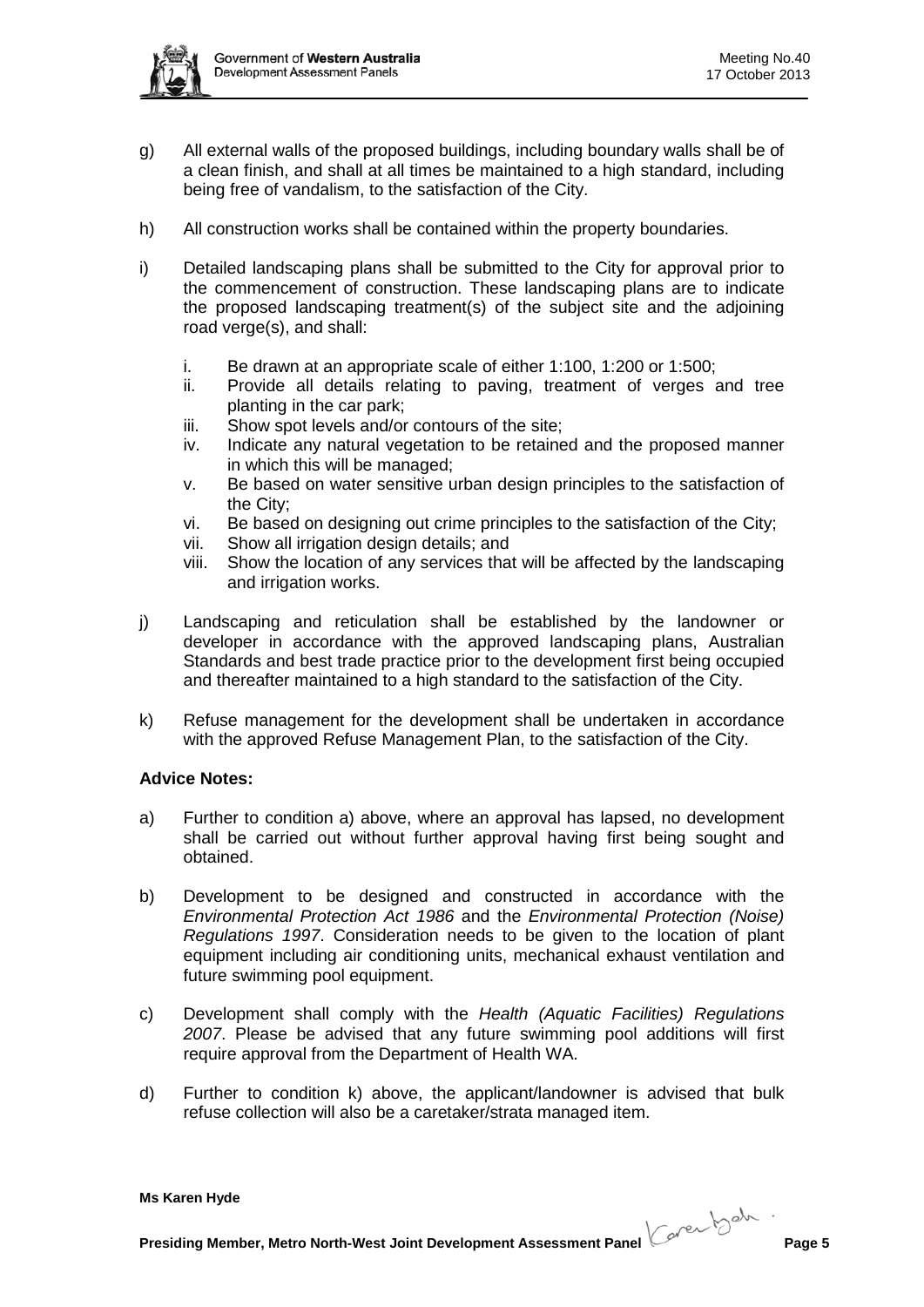

# **AMENDING MOTION**

**Moved by:** Mr Rory O'Brien **Seconded by:** Ms Karen Hyde

That condition b) be amended to include an additional dot point as follows:

- Dust control for the site;
- **REASON:** The Panel amended Condition b) to include dust management so to ensure that the Construction Management Plan adequately addresses dust management during the time of construction.

### **The Amending Motion was put and CARRIED UNANIMOUSLY.**

### **ALTERNATE RECOMMENDATION (AS AMENDED)**

That the Metro North-West JDAP resolves to:

**Approve** DAP application (reference DP/13/00370) and accompanying plans (refer to Attachment 2) in accordance with Clause 6.9 of the City of Joondalup District Planning Scheme No 2, subject to the following conditions:

### **Conditions**

- a) This decision constitutes planning approval only and is valid for a period of two (2) years from the date of approval. If the subject development is not substantially commenced within the two (2) year period, the approval shall lapse and be of no further effect.
- b) A Construction Management Plan being submitted and approved prior to the commencement of construction. The management plan shall detail how it is proposed to manage:
	- All forward works for the site;
	- The delivery of materials and equipment to the site;
	- The storage of materials and equipment on the site;
	- The parking arrangement for contractors and subcontractors;
	- Demolition waste avoidance and recycling measures;
	- Other matters likely to impact in the surrounding properties;
	- Dust control for the site;
- c) Any roof mounted or freestanding plant or equipment such as air conditioning units, satellite dishes or radio masts to be located and screened so as not to be visible from beyond the boundaries of the development site, prior to the occupation of the buildings to the satisfaction of the City. Where practicable, piping, ducting and water tanks should also be located so as to minimise any visual and noise impacts.
- d) An onsite stormwater drainage system, with the capacity to contain a 1:100 year storm of 24-hour duration, is to be provided prior to the development first being occupied, and thereafter maintained to the satisfaction of the City. Plans showing the proposed stormwater drainage system are to be submitted to the City for approval, prior to the commencement of construction.

#### **Ms Karen Hyde**

**Presiding Member, Metro North-West Joint Development Assessment Panel Cover bookstoller Page 6**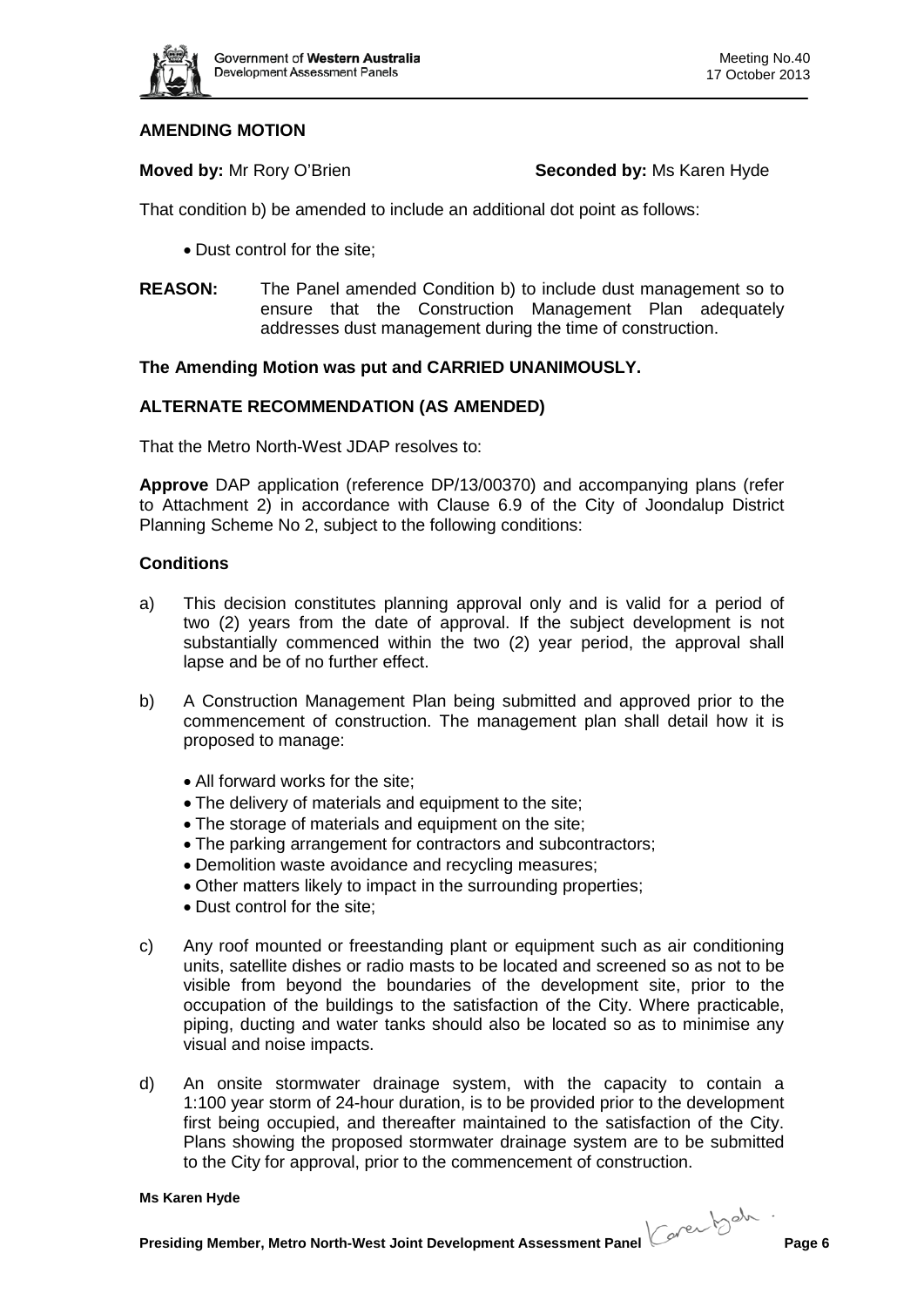

- e) The car parking bays, driveways and access points shown on the approved plans are to be designed, constructed, drained and marked in accordance with the Australian Standard for Off-street Car Parking (AS/NZS2890.1 2004), Off-street Parking for People with Disabilities (AS/NZS2890.6 2009), and Off-street Commercial Vehicle Facilities (AS2890.2:2002) prior to the occupation of the development. These bays are to be thereafter maintained to the satisfaction of the City.
- f) Any bicycle parking facilities provided shall be provided in accordance with the Australian Standard for Off-Street Car Parking – Bicycles (AS2890.3-1993) prior to the development first being occupied. Details of bicycle parking area(s) shall be provided and approved by the City prior to the commencement of construction.
- g) All external walls of the proposed buildings, including boundary walls shall be of a clean finish, and shall at all times be maintained to a high standard, including being free of vandalism, to the satisfaction of the City.
- h) All construction works shall be contained within the property boundaries.
- i) Detailed landscaping plans shall be submitted to the City for approval prior to the commencement of construction. These landscaping plans are to indicate the proposed landscaping treatment(s) of the subject site and the adjoining road verge(s), and shall:
	- i. Be drawn at an appropriate scale of either 1:100, 1:200 or 1:500;
	- ii. Provide all details relating to paving, treatment of verges and tree planting in the car park;
	- iii. Show spot levels and/or contours of the site;
	- iv. Indicate any natural vegetation to be retained and the proposed manner in which this will be managed;
	- v. Be based on water sensitive urban design principles to the satisfaction of the City;
	- vi. Be based on designing out crime principles to the satisfaction of the City;
	- vii. Show all irrigation design details; and
	- viii. Show the location of any services that will be affected by the landscaping and irrigation works.
- j) Landscaping and reticulation shall be established by the landowner or developer in accordance with the approved landscaping plans, Australian Standards and best trade practice prior to the development first being occupied and thereafter maintained to a high standard to the satisfaction of the City.
- k) Refuse management for the development shall be undertaken in accordance with the approved Refuse Management Plan, to the satisfaction of the City.

### **Advice Notes:**

a) Further to condition a) above, where an approval has lapsed, no development shall be carried out without further approval having first being sought and obtained.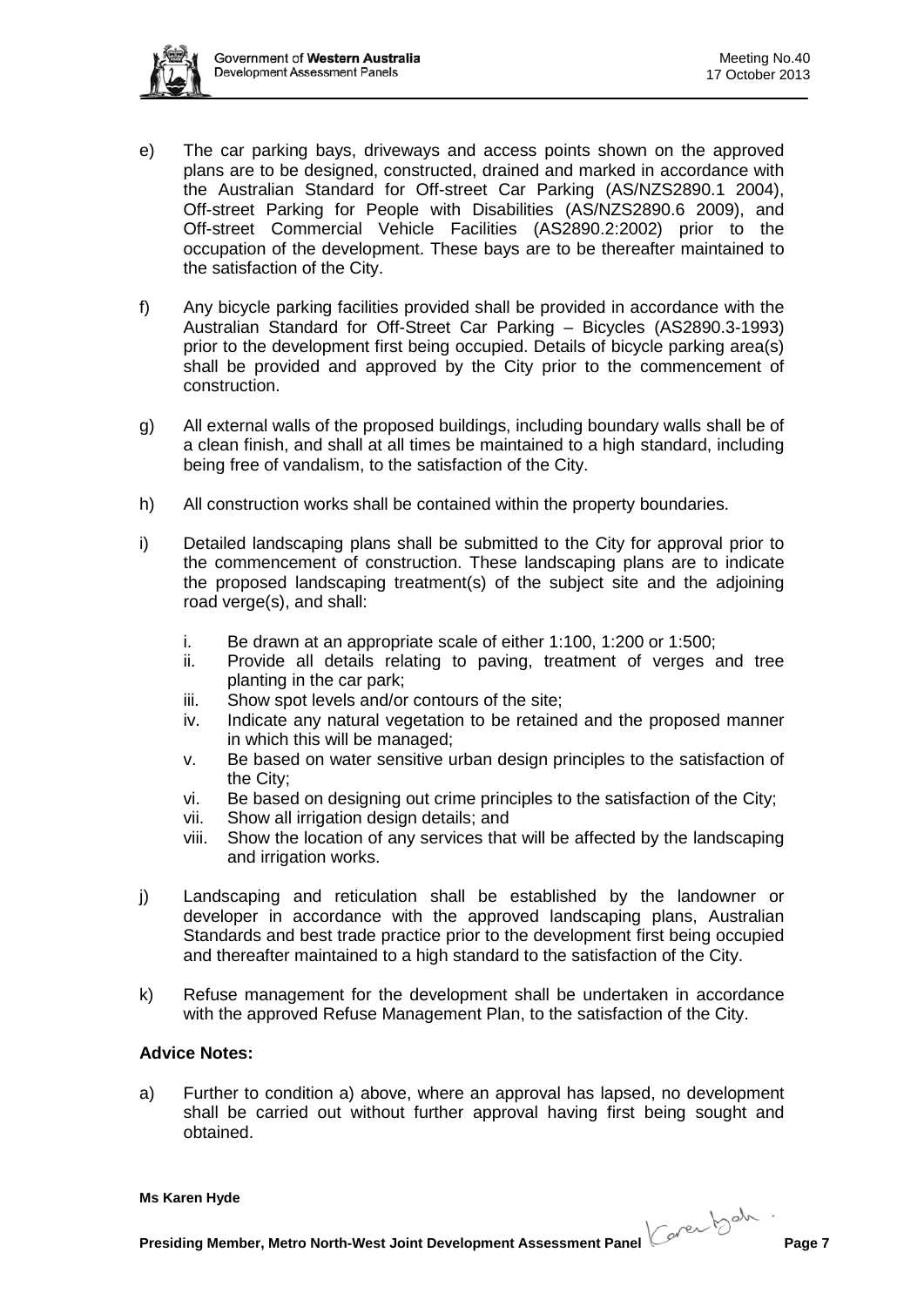

- b) Development to be designed and constructed in accordance with the *Environmental Protection Act 1986* and the *Environmental Protection (Noise) Regulations 1997*. Consideration needs to be given to the location of plant equipment including air conditioning units, mechanical exhaust ventilation and future swimming pool equipment.
- c) Development shall comply with the *Health (Aquatic Facilities) Regulations 2007*. Please be advised that any future swimming pool additions will first require approval from the Department of Health WA.
- d) Further to condition k) above, the applicant/landowner is advised that bulk refuse collection will also be a caretaker/strata managed item.
- **REASON:** DAP considered that the various elements of the application satisfy all relevant design principles, including the proposed plot ratio and that the lack of compliance is marginal. DAP members felt that the development is in a good location as it is close to beaches and community amenities.

### **The Alternate Recommendation (as amended) was put and CARRIED (3/2).**

For: Ms Hyde, Cr Chester and Mr O'Brien. Against: Cr Norman and Mr Zuideveld.

| 8.2a | <b>Property Location:</b><br><b>Application Details:</b><br>Applicant:<br>Owner:<br>Responsible authority: | Lot 501 (470) Whitfords Avenue, Hillarys<br>Shopping Centre - Proposed Major Expansion<br>Urbis<br>Westfield Management Limited<br>City of Joondalup |
|------|------------------------------------------------------------------------------------------------------------|------------------------------------------------------------------------------------------------------------------------------------------------------|
|      | Report date:<br>DoP File No:                                                                               | 20 September 2013<br>DP/13/00578                                                                                                                     |

# **REPORT RECOMMENDATION / PRIMARY MOTION**

**Moved by:** Mr Fred Zuideveld **Seconded by:** Ms Karen Hyde

That the Metro North-West JDAP resolves to:

**Refuse** DAP Application reference DA/13/00578 and accompanying plans DA-01 (Revision B), DA-03 (Revision B), DA-04 (Revision B), DA-05 (Revision B), DA-06 (Revision B), DA-07 (Revision B), DA-08 (Revision B), DA-09 (Revision B), DA-10 (Revision A), DA-11 (Revision A), DA-12 (Revision A), DA-13 (Revision B), DA-14 (Revision B), DA-15 (Revision B), DA-16 (Revision B) and DA-17 (Revision B), for the following reasons:

### **Reasons:**

1. Pursuant to clause(s) 9.11(d) and 3.7.2 of the *City of Joondalup District Planning Scheme No. 2* the application has been considered having regard to the provisions of State Planning Policy 4.2. In this instance it is considered that no 'exceptional circumstances' exist to warrant approval of the development application for 'major development' prior to the endorsement of an activity centre structure plan.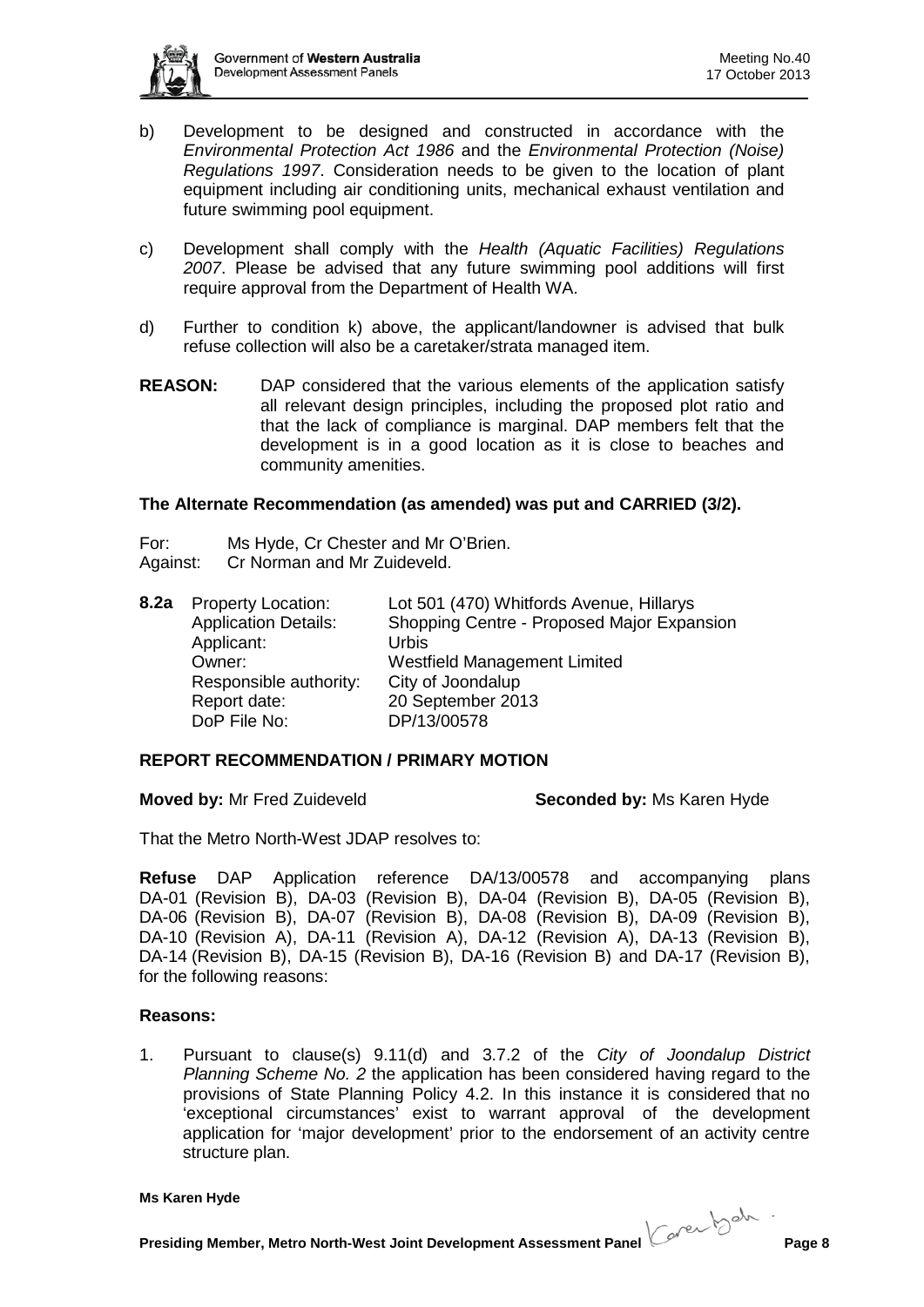

- 2. Pursuant to clause 9.11(a) of the *City of Joondalup District Planning Scheme No. 2*, the intent of the application is to deliver a large-scale retail expansion of the shopping centre only, and not an activity centre as contemplated by State Planning Policy 4.2.
- 3. Pursuant to clause 9.11(b) of the *City of Joondalup District Planning Scheme No. 2*, there is a strong need to have an agreed activity centre structure plan in place before development or subdivision occurs in order to suitably resolve issues relating to traffic, retail floorspace, land use diversity, coordinated approach to infrastructure upgrades, and housing density. Approval of this development prior to the endorsement of an agreed activity centre structure plan may significantly compromise the ability for future development within the activity centre to be delivered in a manner that is aligned with *State Planning Policy 4.2*. Therefore, it is highly desirable from a planning point of view that there be an agreed structure plan before major development, such as that which has been proposed, takes place within the activity centre.
- 4. Pursuant to clause 9.11(c) of the *City of Joondalup District Planning Scheme No. 2*, the proposed development is not considered to be in the interests of orderly and proper planning, and will impact on the amenity of the locality in the short, intermediate, and long term, for the following reasons:
	- i. The proposed amount of retail floorspace may impact on the function, role, and hierarchy of other centres within the locality, and would inhibit the orderly development of those centres;
	- ii. If supported, the proposed extent of retail floorspace may inhibit the ability for any further retail development to take place within the Whitford Activity Centre;
	- iii. The traffic generated by the proposed development and the subsequent impacts on the surrounding road network and intersections, will adversely impact on the amenity of the locality, and may also inhibit the scale or nature of future development within the Whitford Activity Centre;
	- iv. The proposed development, being entirely of a retail nature, does not contribute to an appropriate mix of land uses within the activity centre boundary; and
	- v. The bulk and scale of the development as viewed from Banks Avenue and the location of the loading and service areas, also in close proximity to residential development will adversely impact on the amenity of these residents and the locality as a whole.

# **Advice Notes**

- 1. Notwithstanding the refusal reasons set out above, irrespective of whether or not 'exceptional circumstances' exist that would warrant consideration of the subject development application in accordance with *State Planning Policy 4.2*, the development is considered not to satisfy the provisions or intent of this policy.
- 2. The City is of the opinion that the draft Whitford Activity Centre Structure Plan is not a 'seriously entertained planning proposal' and therefore should not be consideration or approval of this development application.
- 3. The proposed development application is considered to be premature, and its approval in the absence of an agreed structure plan could substantially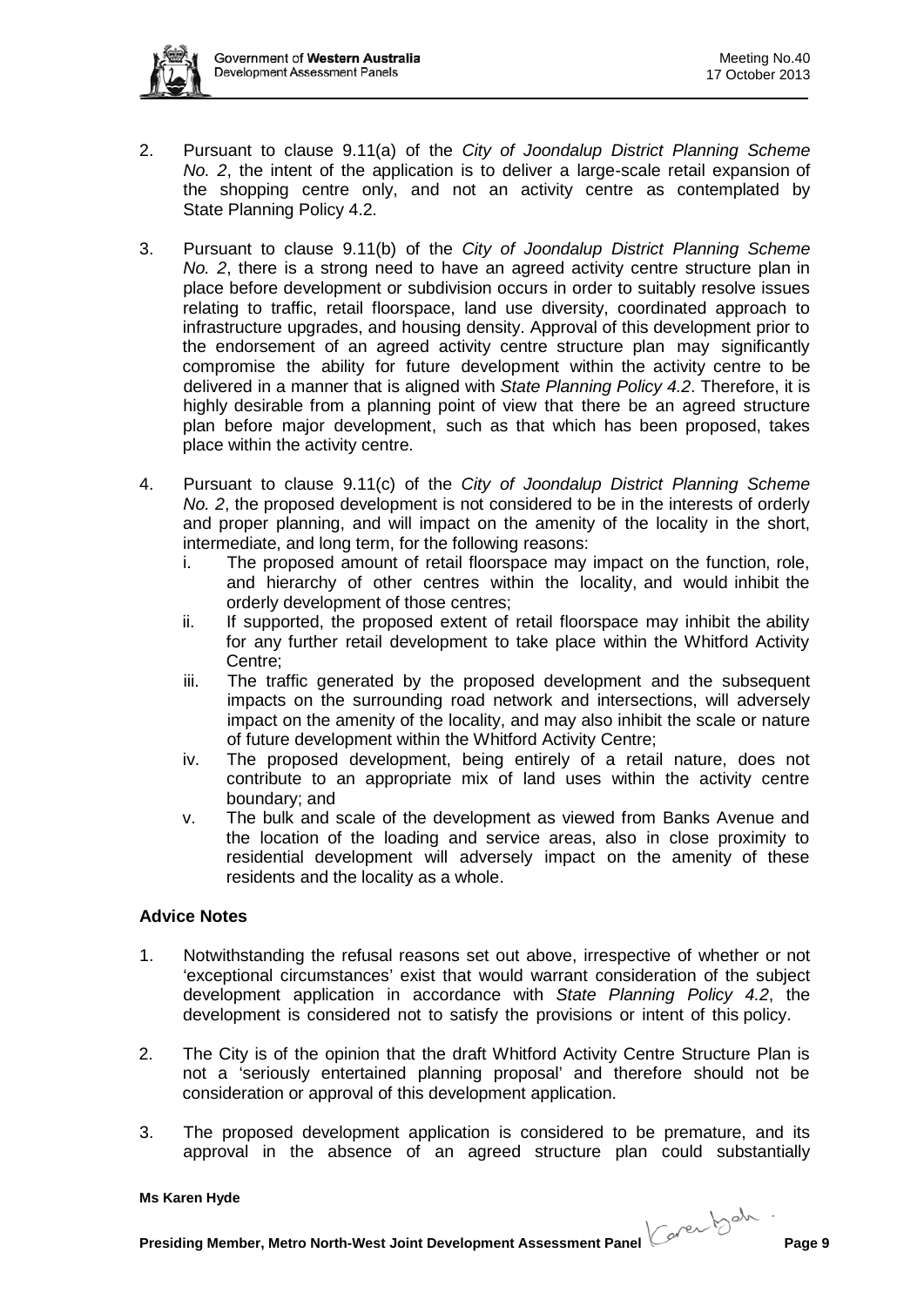

compromise the future development of the Whitford Activity Centre in the manner intended by *State Planning Policy 4.2*, and the *City of Joondalup District Planning Scheme No 2*.

# **The Report Recommendation/Primary Motion was put and CARRIED (4/1).**

For: Ms Hyde, Cr Chester, Cr Norman and Mr Zuideveld. Against: Mr O'Brien.

| 8.2 <sub>b</sub> | <b>Property Location:</b>   | Lot 501 Whitfords Avenue, Hillarys         |
|------------------|-----------------------------|--------------------------------------------|
|                  | <b>Application Details:</b> | Shopping Centre - Proposed Major Expansion |
|                  | Applicant:                  | Urbis                                      |
|                  | Owner:                      | <b>Westfield Management Limited</b>        |
|                  | Responsible authority:      | <b>WAPC</b>                                |
|                  | Report date:                | 20 September 2013                          |
|                  | DoP File No:                | DP/13/00578                                |

#### **REPORT RECOMMENDATION / PRIMARY MOTION**

**Moved by:** Cr John Chester **Seconded by:** Mr Fred Zuideveld

That the Metro North-West JDAP resolves to:

**Refuse** DAP Application reference DP/13/00578 as shown in the accompanying plans date stamped 4 July 2013 and reference Project No. 11310 in accordance with Clause 30 (1) of the Metropolitan Region Scheme for the following reasons:

#### **Reasons:**

- 1. The proposed development is contrary to and would undermine the effective implementation of the Western Australian Planning Commission's *State Planning Policy 4.2 - Activity Centres for Perth and Peel,* the purpose and intent of which is to encourage the establishment of a functional hierarchy for activity centres as part of a long-term and integrated approach to the development of economic and social infrastructure.
- 2. The site of the proposed development forms part of a designated activity centre within *State Planning Policy 4.2 - Activity Centres for Perth and Peel* which requires comprehensive pre-planning prior to development, including broad land use, functionality, and urban design as well as the co-ordination of land use and infrastructure, including staging and implementation. The proposed development, if approved, could prejudice the planning of the activity centre.
- 3. The proposed development will result in a reduction of the land use diversity of the site to 26.46%, significantly below the target of 40% within *State Planning Policy 4.2 - Activity Centres for Perth and Peel*. Approval of the proposed development prior to the adoption of the Activity Centre Structure Plan would prejudice the implementation and delivery of the diversity targets of *State Planning Policy 4.2*.
- 4. The proposed development does not address residential density targets in accordance with *State Planning Policy 4.2 - Activity Centres for Perth and Peel.* Approval of the proposed development prior to the adoption of the Activity Centre

**Ms Karen Hyde**

**Presiding Member, Metro North-West Joint Development Assessment Panel Corection Page 10**